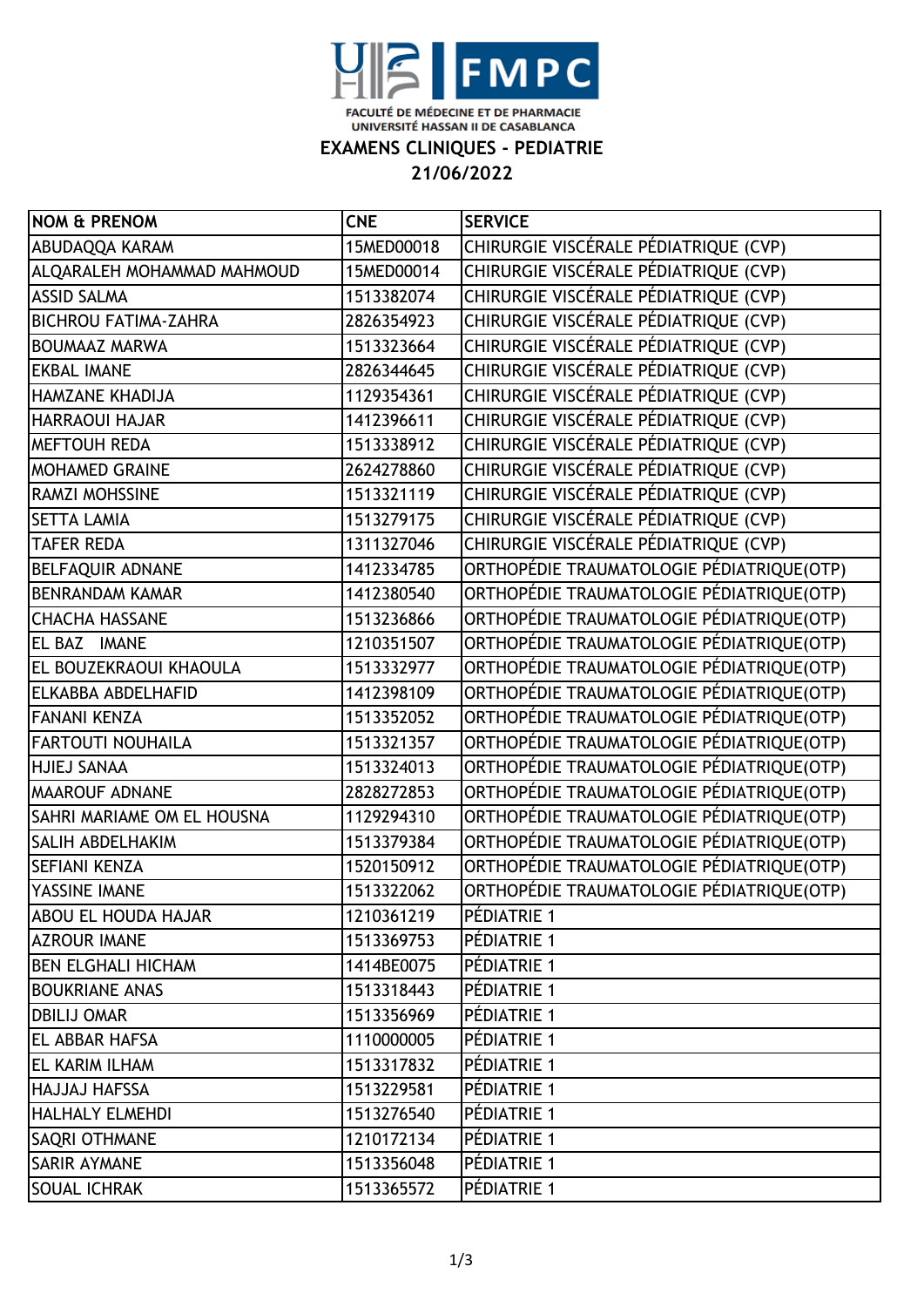

**EXAMENS CLINIQUES - PEDIATRIE**

**21/06/2022**

| <b>NOM &amp; PRENOM</b>          | <b>CNE</b> | <b>SERVICE</b> |
|----------------------------------|------------|----------------|
| <b>ZAAZAA OMAR</b>               | 1211000027 | PÉDIATRIE 1    |
| <b>ZOHAYR KHADIJA</b>            | 1412226774 | PÉDIATRIE 1    |
| AIT LAAJOUNE OUSSAMA             | 1513351898 | PÉDIATRIE 2    |
| IBASSLAM OUMAIMA                 | 13422716   | PÉDIATRIE 2    |
| <b>BIDDI MERIEM</b>              | 1412324211 | PÉDIATRIE 2    |
| <b>BOUCHANE HIND</b>             | 1513352331 | PÉDIATRIE 2    |
| <b>IBOUKAIDI LAGHZAOUI KENZA</b> | 1513331052 | PÉDIATRIE 2    |
| <b>IESSADOUNY WIJDANE</b>        | 1210232033 | PÉDIATRIE 2    |
| HAMMADI YOUCEF                   | 1128000036 | PÉDIATRIE 2    |
| KABRE TEEDI LYN CARINE           | 1010000005 | PÉDIATRIE 2    |
| KASMI KAOUTAR                    | 1513290952 | PÉDIATRIE 2    |
| KHIRANI RANIA                    | 1513318191 | PÉDIATRIE 2    |
| <b>IKLAOUA ZINEB</b>             | 1513098555 | PÉDIATRIE 2    |
| NAJJAH EL IDRISSI ROUMAISSAA     | 1513231558 | PÉDIATRIE 2    |
| <b>OUAHMANE SALMA</b>            | 1412294534 | PÉDIATRIE 2    |
| OUGRI HAJAR                      | 1513322176 | PÉDIATRIE 2    |
| <b>BENSALLAM FADOUA</b>          | 1412342309 | PÉDIATRIE 3    |
| <b>BOURZGUI IMANE</b>            | 1513380669 | PÉDIATRIE 3    |
| ICHAFIK JIHANE                   | 1513236064 | PÉDIATRIE 3    |
| <b>EDDARIF GHIZLANE</b>          | 1513272970 | PÉDIATRIE 3    |
| <b>EL MAJDOUB OUMAIMA</b>        | 1412238083 | PÉDIATRIE 3    |
| EL ODMI IMANE                    | 1513231220 | PÉDIATRIE 3    |
| <b>ELMOBARIK MOUAD</b>           | 2826377195 | PÉDIATRIE 3    |
| <b>HAIMOUD MERYEM</b>            | 1513624864 | PÉDIATRIE 3    |
| <b>KAISS BADR</b>                | 1311384818 | PÉDIATRIE 3    |
| NABILA NAHIDI                    | 1513277392 | PÉDIATRIE 3    |
| <b> OUSSAADNI HAJAR</b>          | 1311270183 | PÉDIATRIE 3    |
| RAFIK OUMAIMA                    | 1513365300 | PÉDIATRIE 3    |
| <b>SALMA TRIBAK</b>              | 1513378431 | PÉDIATRIE 3    |
| <b>TIHAMY SAWSSEN</b>            | 1513290775 | PÉDIATRIE 3    |
| <b>BARAKAT OUSSAMA</b>           | 1513349673 | PÉDIATRIE 5    |
| <b>BEN SALAH HOUCINE</b>         | 15MED00006 | PÉDIATRIE 5    |
| <b>BOUIZOURANE YASSINE</b>       | 1513374983 | PÉDIATRIE 5    |
| ELAZOUANI MARYAM                 | 1412402456 | PÉDIATRIE 5    |
| <b>HADDOUGUI ZAINEB</b>          | 1513338918 | PÉDIATRIE 5    |
| <b>HANAE DIMACHK</b>             | 1513291512 | PÉDIATRIE 5    |
| <b>HARRATI AYA</b>               | 1513379428 | PÉDIATRIE 5    |
| KHERBECHE ASMAA                  | 1028299329 | PÉDIATRIE 5    |
| <b>LACHHAB SIHAM</b>             | 1513372872 | PÉDIATRIE 5    |